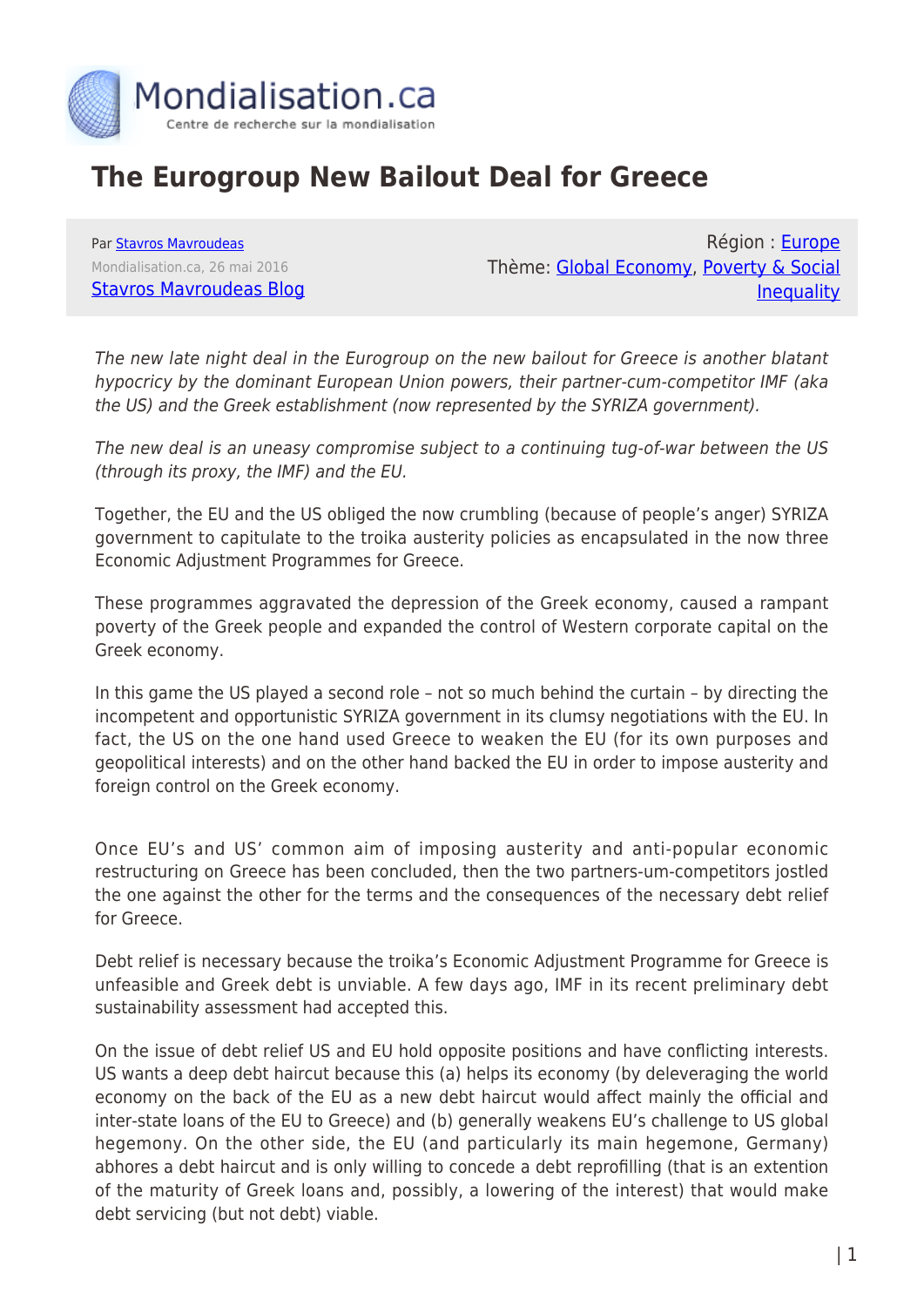In this tug-of-war between the US (through its proxy, the IMF) and the EU the first threatened with leaving the Greek Economic Adjustment Programme and thus obliging Germany to tackle the Greek problem alone. To avoid this Germany and the euro-core offered a typically myopic compromise: a roadmap for a roadmap to a possible debt reprofilling. In plain language, they offered some vague ideas about a methodology (comprised of short-term, mid-term and long-term measures) for postponing the problem ('kicking the can') if the Greek Economic Adjustment Programme continues to fail. In the end, the US and the EU agreed on this uneasy and shaky compromise because neither side wanted to push things to the extreme; at least at this point of time with open broader geopolitical problems, the mutual abhorred possibility of Brexit in sight etc.

The opportunistic and incompetent SYRIZA government is a passive spectator in this tug-ofwar. It betrayed its anti-austerity declarations and capitulated unconditionally to the troika. A few days ago it legislated a new wave of barbaric austerity measures and of unbashful sell-off of Greek state assets to foreign interests. Its popularity its crumbling rapidly and SYRIZA's only aim is to cling to government.

The results of this new Greek bailout deal would be equally dismal with those of its predecessors. The new austerity measures would deepen further recession. New measures will be required and the incompetent and subservient SYRIZA government has already agreed and legislated an automatic mechanism (called the 'cutter') that, if the programme fails in its milestones, will instigate cuts in public expenditure (and mainly in wages and pensions). If this 'cutter' mechanism fails then the debt reprofilling mechanism might come into force.

Notwithstanding, it should be pointed out that this reprofilling mechanism is at the moment only some vague ideas that would be discusses in 2017. The accentuation of the Greek depression will increase popular anger and frustration. The EU, the SYRIZA government and the Greek politico-economic establishment (as the oppostition, despite its opportunistic whining in parliament, is a standard-bearer of the Economic Adjustment Programme) will face this burgeoning anger and pay the consequences.

La source originale de cet article est **[Stavros Mavroudeas Blog](https://stavrosmavroudeas.wordpress.com/2016/05/26/s-mavroudeas-intervention-in-tv-press-news-25th-may-2016-on-the-bailout-deal-for-greee/)** Copyright © [Stavros Mavroudeas](https://www.mondialisation.ca/author/stavros-mavroudeas), [Stavros Mavroudeas Blog](https://stavrosmavroudeas.wordpress.com/2016/05/26/s-mavroudeas-intervention-in-tv-press-news-25th-may-2016-on-the-bailout-deal-for-greee/), 2016

Articles Par : [Stavros](https://www.mondialisation.ca/author/stavros-mavroudeas) **[Mavroudeas](https://www.mondialisation.ca/author/stavros-mavroudeas)** 

**Avis de non-responsabilité** : Les opinions exprimées dans cet article n'engagent que le ou les auteurs. Le Centre de recherche sur la mondialisation se dégage de toute responsabilité concernant le contenu de cet article et ne sera pas tenu responsable pour des erreurs ou informations incorrectes ou inexactes.

Le Centre de recherche sur la mondialisation (CRM) accorde la permission de reproduire la version intégrale ou des extraits d'articles du site [Mondialisation.ca](https://mondialisation.ca) sur des sites de médias alternatifs. La source de l'article, l'adresse url ainsi qu'un hyperlien vers l'article original du CRM doivent être indiqués. Une note de droit d'auteur (copyright) doit également être indiquée.

Pour publier des articles de [Mondialisation.ca](https://mondialisation.ca) en format papier ou autre, y compris les sites Internet commerciaux, contactez: [media@globalresearch.ca](mailto:media@globalresearch.ca)

[Mondialisation.ca](https://mondialisation.ca) contient du matériel protégé par le droit d'auteur, dont le détenteur n'a pas toujours autorisé l'utilisation.